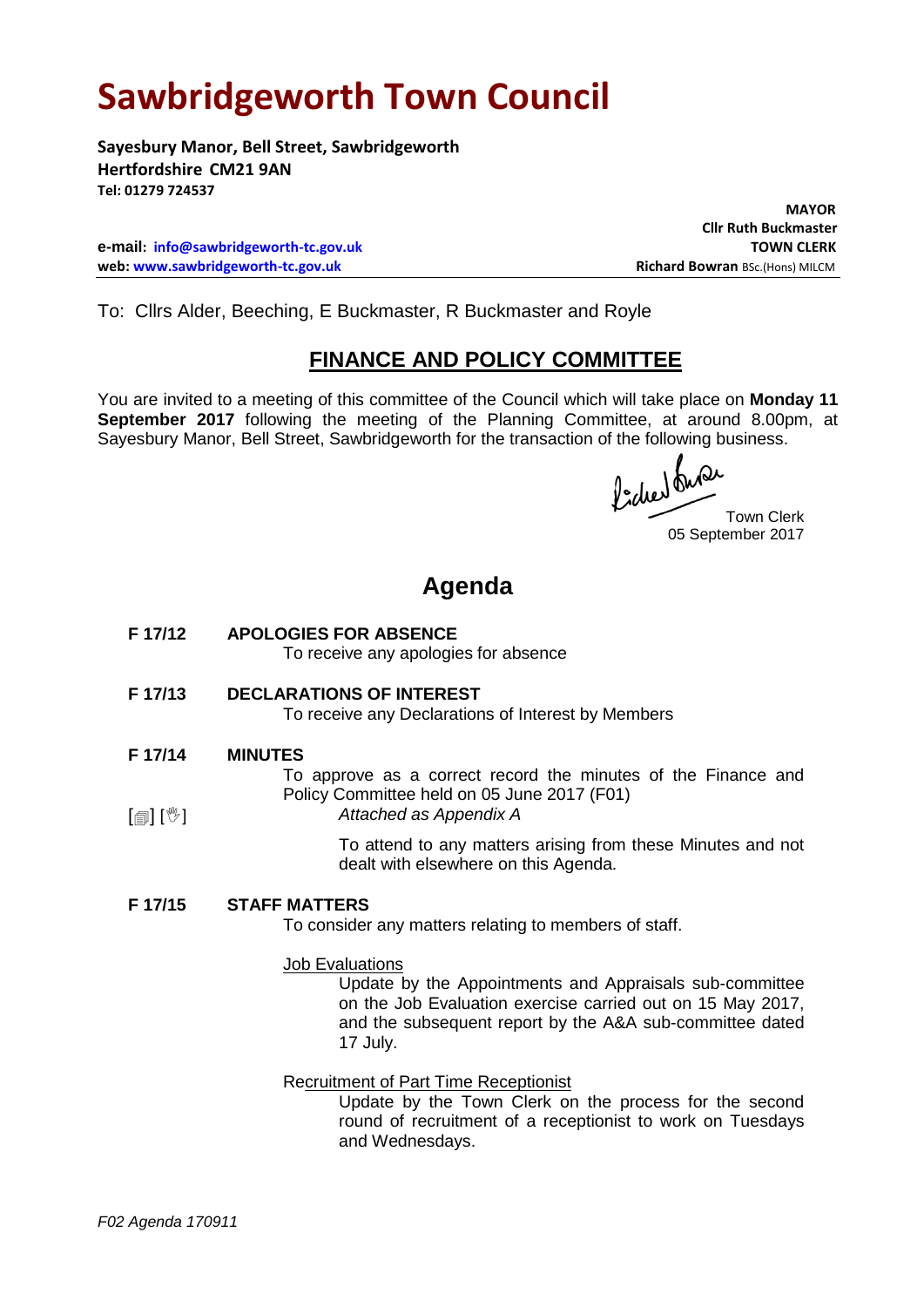| F 17/16                                 | <b>FINANCE MATTERS</b><br>To consider any matters relating to the finances of the Council                                                                                                                                                                                                                                       |
|-----------------------------------------|---------------------------------------------------------------------------------------------------------------------------------------------------------------------------------------------------------------------------------------------------------------------------------------------------------------------------------|
| F 17/16.1                               | <b>Annual Return</b><br>To advise members that the Annual Return and supporting<br>documents were duly submitted to BDO, the external auditor,<br>in due time and that the notice advising on the availability of<br>accounts for inspection had been posted.                                                                   |
| F 17/16.2                               | <b>Management Report</b><br>To present a financial management report for the five months<br>to 31 August 2017 to members for inspection and approval.                                                                                                                                                                           |
| [@][V]                                  | Attached as Appendix B                                                                                                                                                                                                                                                                                                          |
| F 17/16.3<br>$\mathbb{D}[\mathbb{D}^1]$ | <b>Investments</b><br>To authorise the Clerk to make a deposit of £50,000 with The<br>Public Sector Deposit Fund managed by CCLA (Churches<br>Charities and Local Authorities) Investment Management<br>Limited. A pooled, qualifying money market fund managed by<br>CCLA, created for the public sector by the public sector. |
|                                         | Attached as Appendix C                                                                                                                                                                                                                                                                                                          |
| F 17/16.4                               | <b>Card payments</b><br>Following an increasing demand for alternative methods of paying<br>for allotment rent and event tickets, plus the ability to ensure<br>deposits and damage excesses for equipment hire:                                                                                                                |
| $[\mathbb{V}]$                          | To authorise the Clerk to establish a card merchant account                                                                                                                                                                                                                                                                     |
| F 17/16.5                               | <b>Budget</b><br>To discuss general parameters and assumptions for the<br>creation of a budget for 2018/19                                                                                                                                                                                                                      |
| F 17/17                                 | <b>POLICY MATTERS</b><br>To consider any matters relating to Policy for the future development<br>of Town Council services to the community.                                                                                                                                                                                    |
| F 17/17.1                               | <b>Standing Orders and Financial Regulations.</b><br>Following recommendations in the report of the Internal Auditor.<br>To approve changes to Standing Orders and Financial                                                                                                                                                    |
| $[\mathbb{V}]$                          | Regulations relating to details of content.                                                                                                                                                                                                                                                                                     |
| F 17/17.2                               | Festive Lights Contract.<br>Following a Tender process conducted in August 2017;<br>To authorise the Clerk to sign a further three year agreement<br>at a cost of £8,850 per annum with Aylesford Electrical for the<br>installation, testing, maintenance, de-installation and storage                                         |
| $\mathbb{D}[\mathbb{D}^1]$              | of the town council's festive lights.<br>Attached as Appendix D                                                                                                                                                                                                                                                                 |
| F 17/17.3                               | <b>Health &amp; Safety Support.</b><br>Following an evaluation of options carried out by the Clerk in August<br>2017.<br>To authorise the Clerk to sign a further three year agreement<br>at a cost of £2,700 per annum with ELAS for the provision of                                                                          |
| $\mathbb{D}[\mathbb{D}^1]$              | HR and Health & Safety advice and insurance against claims<br>made upon the council.<br>Attached as Appendix E                                                                                                                                                                                                                  |